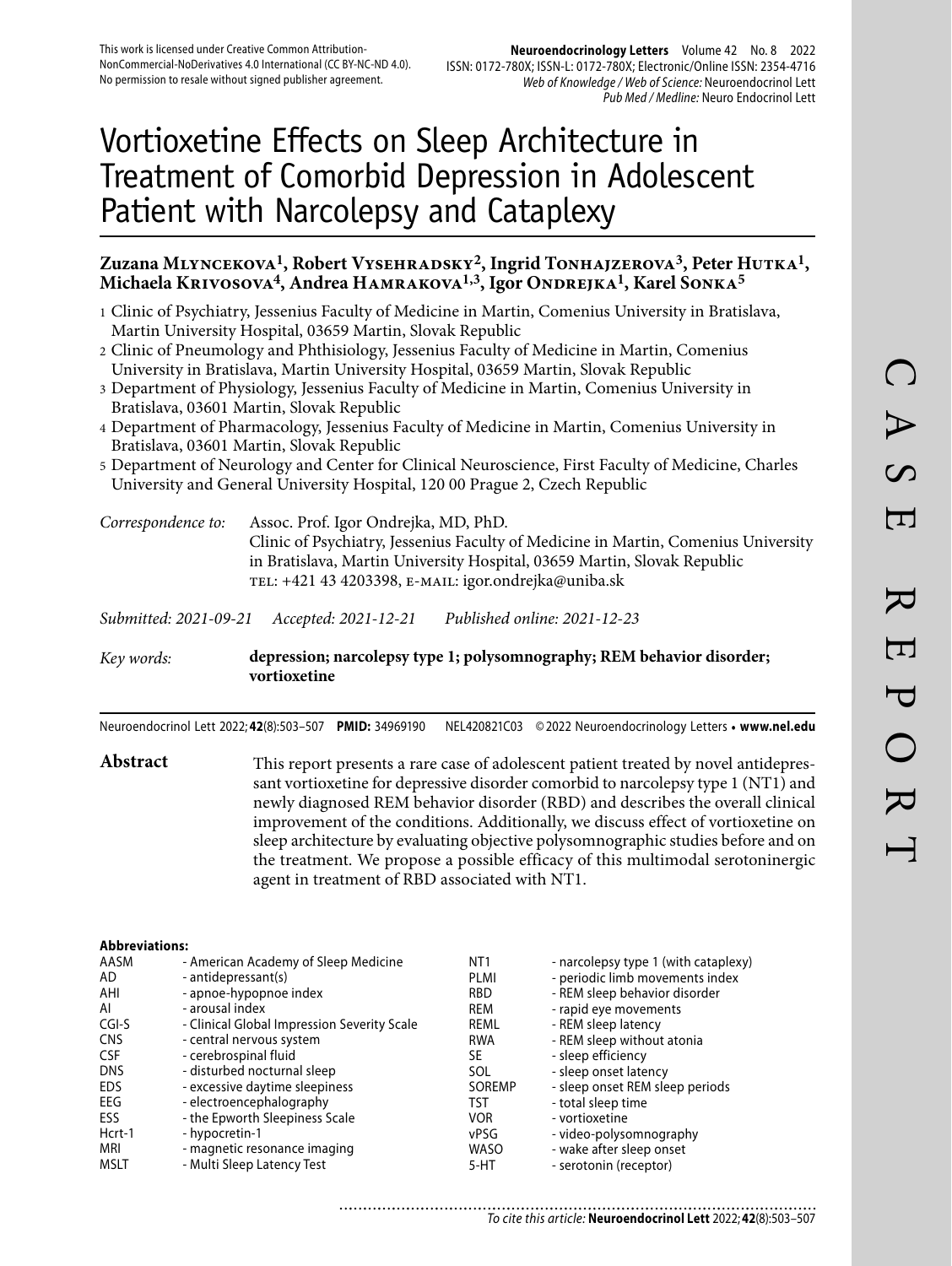# **INTRODUCTION**

Depressive disorder has several overlapping symptoms with narcolepsy including sadness, pessimism, low self-esteem, worsening of cognitive performance and psychosocial functioning, disrupted nocturnal sleep (DNS) and daytime fatigue (Findling *et al.* 2018). A recent meta-analysis (Li *et al.* 2020) reported prevalence up to 32% of comorbid depressive symptoms in patients with narcolepsy across all age groups. By the deficit of hypocretin-1 (hcrt-1) induced cholinergicmonoaminergic signalization dysbalance model and hypoactivity of reward pathways is similar to those in patients with unipolar major depressive disorder and have been proposed for further investigation (Li *et al.* 2020; Mahoney *et al.* 2019).

The aim of this case report is to share the experience with first-time use of antidepressant (AD) vortioxetine (VOR) in depressive adolescent patient with NT1 and to objectively assess its impact on sleep structure by means of polysomnography. To the best of our knowledge, this application has not been previously described in literature, with lacking information about VOR´s efficacy on narcolepsy presentation and coexisting depression, particularly in adolescence.

## **REPORT OF CASE**

We describe a case of 15-years old male patient presented with excessive daytime sleepiness (EDS), cataplexy, hypnagogic and hypnopompic hallucinations, depressive mood prone to dysphoria, hypohedonia, psychomotoric inhibition and bradyphrenia. Patient´s parents observed significant behavioral problems (non-compliance to sleep schedule, autoaggressive and heteroaggressive behavior), psychosocial worsening (social isolation, impairment of school performance and attendance) and apathy for previous 3 months. This patient was having fragmented non-refreshing nocturnal sleep, frequent imperative daytime sleep attacks (lasting 10-15 min) accompanied by vivid visual and tactile sleep hallucinations (e.g. microzooptic, sensations of touching, tingling, etc.) which started approx. three years ago prior to diagnosis of NT1. He was experiencing sporadic cataplectic attacks few times per month triggered by positive and negative emotions (presented predominantly as head falling to the side with weakening of facial and neck muscles, usually without loss of postural muscle tone).

The patient´s medical history included borderline hypertrophic cardiomyopathy and arterial hypertension (treated by bisoprolol 2.5 mg/day). The patient was overweight (BMI 26 kg/m2). He was also diagnosed with atopic dermatitis and chronic hypertrophic rhinitis. Magnetic resonance imaging (MRI) of the brain showed slight asymmetry of the right lateral ventricle considered as an anatomic variant and electroencephalography (EEG) depicted generalized slowing

of basic EEG activity (slow alpha rhythm 7-8 Hz) with no epileptiform patterns. Laboratory analysis of his cerebrospinal fluid (CSF) excluded neuroinfection or autoimmune encephalitis. There were no clinical signs of endocrinophaties, congenital metabolic and genetic disorders. The patient was found DQB1\*06:02 allele positive and with low levels of hcrt-1 in CSF (< 20 pg/ml), which together with Multi Sleep Latency test (MSLT) positivity (4 of 5 sleep onset REM periods (SOREMPs), average sleep onset latency 1.50 min and average REM sleep latency 3.15 min) and clinical symptoms testified for the diagnosis of NT1. The patient´s Epworth Sleepiness Scale (ESS) score was 13 of 24.

He was managed in the specialized Centre for Narcolepsy with no adequate response to methylphenidate 18 mg/day treatment and with history of transiet use of selective serotonin reuptake inhibitors (SSRI) AD (fluoxetine 20 mg/day; sertraline 50 mg/ day), before hospitalization at Clinic of Psychiatry was indicated by outpatient pedopsychiatrist. He was diagnosed with episode of atypical depression after clinical assesment completed by Clinical Global Impression - Severity scale (CGI-S) with score 6 of 7 points. Patient was prescribed with the mutlimodal serotoninergic AD vortioxetine because of its better safety and tolerability in pediatric population (Findling *et al.* 2018) regarding the patient´s cardiovascular condition.

After initiation of VOR in dose 20 mg/day to treat comorbid depression, decrease of EDS (the ESS downscaled from 13 to 9 points), fatique, sleep-related hallucinations, reduction of cataplectic events and mood improvement were clinically observed. The CGI-S score improved from 6 to 4 and the Clinical Global Impression-Improvement (CGI-I) score was 2. Eventually, the patient responded to 13 days of pharmacologic treatment by reducing both symptoms of narcolepsy and depression supported by compliance to narcoleptic regimen (a scheduled afternoon nap). After a week, a shift to hypomania was noticed, so an antipsychotic (olanzapine 2.5 mg/day) was added for mood stabilization. The initial diagnosis of atypical depressive episode was re-evaluated.

The patient underwent polysomnographic study. The written informed consent was obtained from the parents and the assent from the patient. Both sleep studies were conducted via Philips SleepwareG3 at Clinic of Psychiatry in Martin University Hospital and scored manually by two scorers according to the American Academy of Sleep Medicine (AASM) manual (Berry *et al.* 2017).

There were two standard attended overnight videopolysomnographies (vPSG) recorded with following outcomes (see Table 1). In the first sleep study (PSG I) on medication-free patient, the disturbances of sleep continuity, with frequent arousals (arousal index, AI 26.9) and increased wake after sleep onset (WASO 92.5 min) were noticeable, leading to decreased sleep efficiency (SE 78.3%). The mentioned DNS parameters,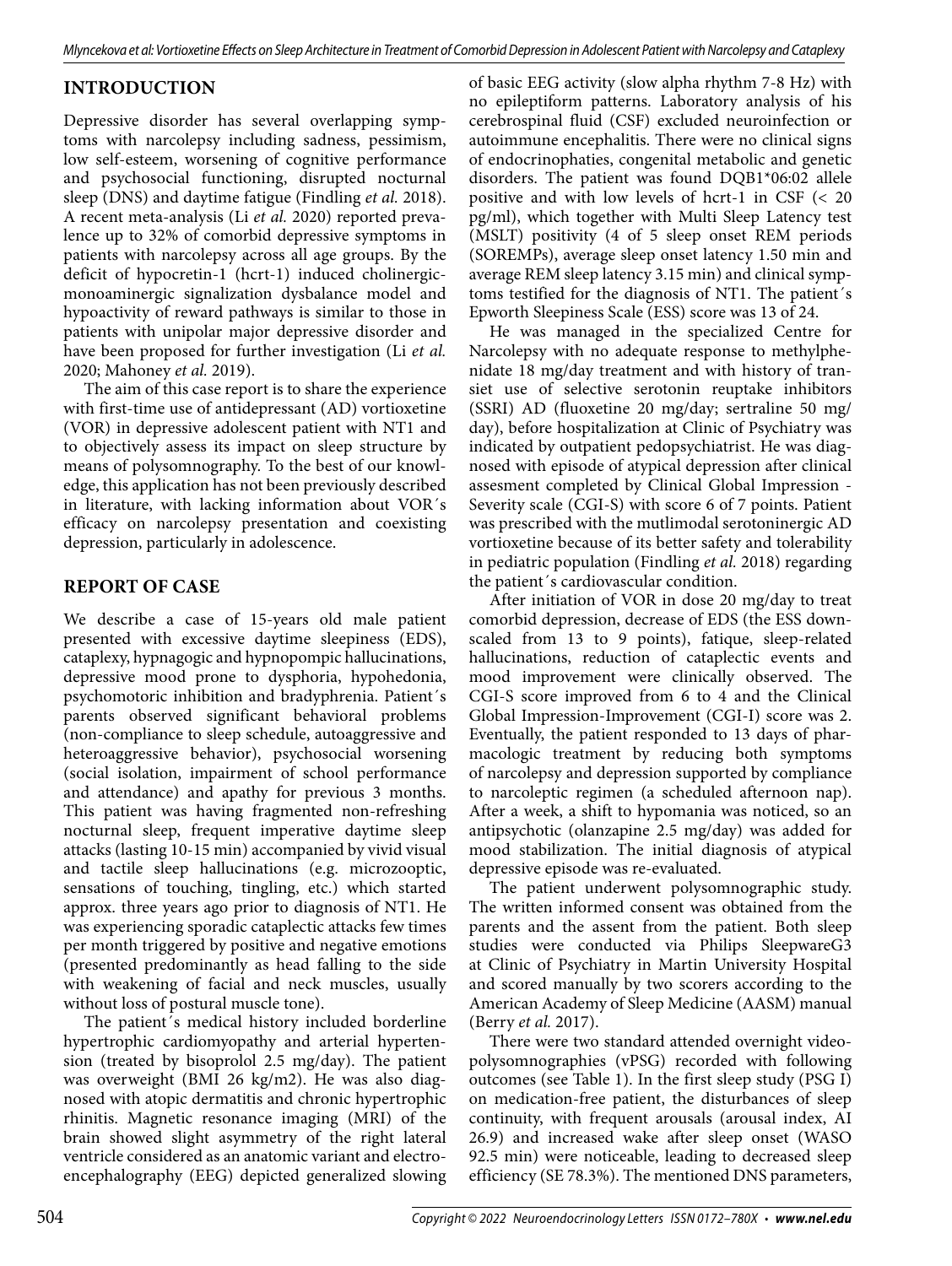together with higher portion of N1 sleep stage (N1 26.2%), were quite characteristic for pediatric patients with narcolepsy (Bassetti *et al.* 2019, Maski *et al.* 2020). REM latency (REML 91.0 min) did not meet the criteria of nocturnal SOREMP (nSOREMP < 15 min from sleep onset on overnight PSG) which represents one of the specific diagnostic biomarkers of NT1 (Bassetti *et al.* 2019, Maski *et al.* 2020). There were no signs of periodic limb movements syndrome or sleep related breathing disorders. On the following PSG night (PSG II), when patient received VOR in dose 20 mg/day for almost two weeks, the mentioned sleep parameters AI and WASO increased and SE was reduced (to 71.2%). Stage N1 duration decreased (N1 11.7%) and stage N2 increased (N2 47.1%) compared to PSG I. REM latency time almost doubled (REML 167.5 min) which might be the possible effect of the AD on REM sleep. There was no overall supression of REM sleep duration (REM sleep 23.5%), except for less frequent REM to Wake transitions observed (see Figure 1b) compared to hypnogram of PSG I (see Figure 1a), which might be the reason for reduced frequency of sleep associated hallucinations during PSG II. Video recording during vPSG I inidicated diminished physiologic atonia during REM sleep by the evidence of dream-enacting behavior (represented by non-violent stretching movements of upper limbs, with no vocalizations). Evaluation of REM sleep without atonia (RWA) was subsequently manually performed regarding the AASM manual (Berry *et al.* 2017) criteria to score tonic and phasic muscle activity during REM sleep. There was no visual evidence of RBD during vPSG II compared to vPSG I and nRWA index significantly decreased (from 46.67% to 14.5%).

# **DISCUSSION**

The uniqueness of this study lies in the fact that VOR has not been researched yet in the context of NT1 and comorbid depressive disorder, nor by the utilization of objective sleep study. Our PSG findings revealed that REM sleep latency was significantly delayed (with no change in total duration of REM sleep), decreased duration of N1 stage (inconsistently with the previous study (Wilson *et al.* 2015) of VOR´s effect on sleep structure) and eventually increased WASO in the reported case while taking VOR. In contrast to sleep fragmentation caused by VOR (with even lower SE% than formerly), the overall clinical condition improvement was remarkable.

Most of the AD, by their mechanisms of selective monoaminergic reuptake inhibition and anticholinergic REM suppression, ensure improvement of cataplexy (which is believed to be REM sleep atonia intrusion into wakefulness) (Bassetti *et al.* 2019; Morse, 2019; Thorpy & Bogan, 2020). Vortioxetine as a novel multimodal serotoninergic AD is acting as 5-HT1A receptor agonist, 5-HT3, 5-HT7, and 5-HT1D receptor antagonist, 5-HT1B receptor partial agonist, and 5-HT

|                                                                          | <b>PSGI</b> | <b>PSG II</b> |  |  |  |  |  |
|--------------------------------------------------------------------------|-------------|---------------|--|--|--|--|--|
| I/PSG II)                                                                |             |               |  |  |  |  |  |
| <b>Tab. 1.</b> Data results of two attended polysomnographic nights (PSG |             |               |  |  |  |  |  |

|                                  | <b>PSGI</b> | <b>PSG II</b> |
|----------------------------------|-------------|---------------|
| Total recording time (min)       | 480.2       | 560.5         |
| Time in bed (min)                | 471.9       | 534.8         |
| Sleep period time (min)          | 462.2       | 533           |
| Total sleep time (min)           | 369.7       | 381           |
| % Sleep efficiency               | 78.3        | 71.2          |
| Sleep onset latency (min)        | 9.7         | 1.3           |
| Wake after sleep onset (min)     | 92.5        | 152.5         |
| Arousal index                    | 26.9/hTST   | 27.8/hTST     |
| N1(%)                            | 97(26.2)    | 44.5 (11.7)   |
| N2(%)                            | 122 (33)    | 179.5 (47.1)  |
| N3 (%)                           | 65 (17.6)   | 67.5 (17.7)   |
| <b>REM (%)</b>                   | 85.7 (23.2) | 89.5 (23.5)   |
| REM latency (min)                | 91          | 167.5         |
| PLMI                             | 1.2         | 4.8           |
| AHI                              | 0.0         | 0.0           |
| Total tonic REM sleep index (%)  | 15.8        | 10.6          |
| Total phasic REM sleep index (%) | 30.9        | 3.9           |
| nRWA index (%)                   | 46.7        | 14.5          |

AHI – apnoe-hypopnoe index ; nRWA- nocturnal REM sleep without atonia index; PSG - polysomnography; PLMI – periodic limb movements index; TST – total sleep time

transporter inhibitor (Findling *et al.* 2018; Wilson *et al.* 2015). It has been suggested that VOR suppresses REM sleep (by increasing REM sleep latency and decreasing proportion of REM sleep), increases duration of sleep stage N1 and decreases total sleep time (TST) assessed by polysomnography in healthy subjects (Wilson *et al.* 2015). Furthermore, the AD has been evaluated as clinically effective in treatment of depression and anxiety in childhood (Findling *et al.* 2018), with a beneficial procognitive effect proofed in animal models and some clinical trials (Frampton, 2016) so far investigated only in adult patients.

During vPSG I recording in drug-naïve patient there was a visual record of dream enactment behavior in REM sleep which together with nocturnal REM atonia index (nRWA index 46.67%) was favorable for the diagnosis of RBD. nRWA index was calculated as the total number of stage R sleep 30-second epochs with RWA (tonic and phasic) to the total number of stage R sleep epochs on the PSG x 100, also the indices were calculated separately for phasic and tonic REM sleep activity (see Table 1). The nRWA index with the cutoff of value ≥ 8% provides diagnostic biomarker of pediatric narcolepsy with great specificity (95.7%) and poor sensitivity (52.9%) (Bin-Hasan *et al.* 2020). Many patients with narcolepsy experience RBD (with prevalence almost 30% in pediatric narcolepsy) (Antelmi *et al.* 2020)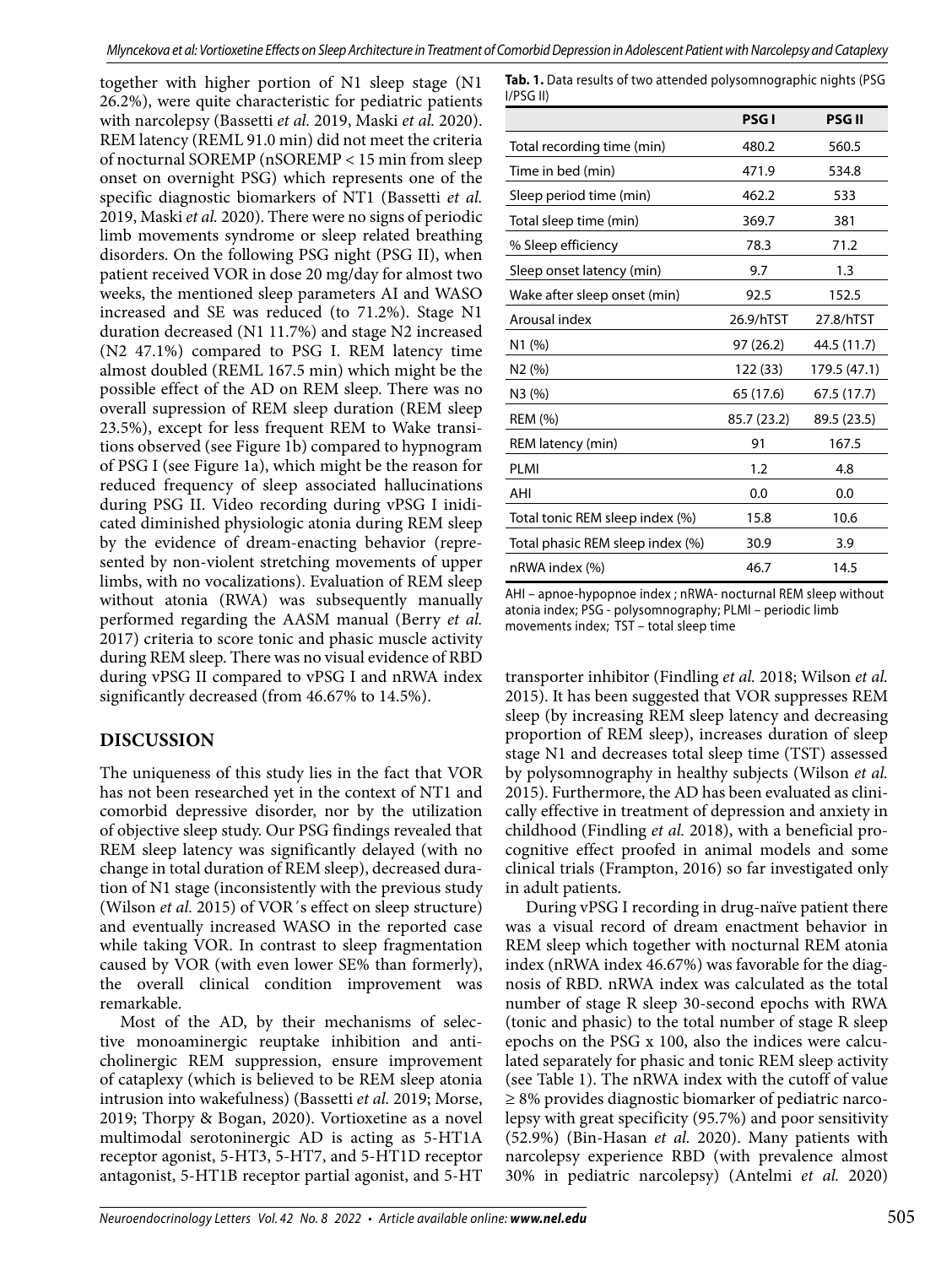

**Fig. 1.** Hypnogram of PSG I (Fig. 1a) – showing a sleep structure of non-medicated patient; Hypnogram of PSG II (Fig. 1b) – showing sleep structure after almost 2-weeks of treatment by novel antidepressant vortioxetine

which is a REM sleep parasomnia characterized by loss of muscle atonia (RWA represents the neurophysiologic hallmark of RBD) and complex motor behaviors and/or vocalizations (Bassetti *et al.* 2019). RBD is rarely every night phenomenon, but occurs few times per month making it hard to detect without combination of objective and subjective sleep measures (Bassetti *et al.* 2019; Antelmi *et al.* 2020). Abnormal motor dream acting of delicate non-violent pattern was observed during vPSG I in the second half of the night (with no previous reports from the parents) and was not present during vPSG II. This finding is consistent with previous statements that narcolepsy-associated RBD presents more like discreet and non-violent ´pantomime-like´ motor activity (representing intrinsic motor dyscontrol during REM sleep) than in idiopathic RBD phenotype (with no direct link to hcrt-1 levels in CSF) (Antelmi *et al.* 2020). Moreover, motor activity during sleep can be enhanced by other serotoninergic agents (SSRI or venlafaxine) used to manage cataplexy and depression, lately pointed at AD induced RBD (Thorpy & Bogan, 2020). There is only one case report (Du *et al.* 2020) up to date to present VOR as efficient for treatment of RBD in an adult, potentially through the activation of 5-HT1A receptor. In presented case, there was a distinct reduction of RWA activity (nRWA index from 46.7 to 14.5 %), especially phasic activity (from 30.9 to 3.9 %), with no REM behavior episodes recorded during vPSG II, which seems to be the result of the current action of VOR.

Since the narcolepsy and depressive disorder share common cholinergic-monoaminergic signalization dysbalance leading to REM sleep disinhibition, the diagnostic should be appropriate and based on characteristic clinical and PSG findings. In this context, the potential patomechanisms of both coexisting neuropsychiatric disorders with multifaceted clinical presentation in childhood and adolescence should be studied more carefully to select the most suitable treatment approach. Although clinical studies suggest positive results in the treatment of depression by VOR in adolescents (Findling *et al.* 2018), there is still not sufficient evidence of sleep normalization and not even possible link between sleep quality and reduction of depressive symptoms in narcoleptic patients treated by this multi-target AD.

The relevant contribution of this case is to report the experience with the use of VOR in treatment of depressive adolescent patient with narcolepsy and cataplexy pointing to possible beneficial effect on depressive symptoms, narcolepsy daytime symptoms and even on RWA activity. Further research of well-designed double blind randomized studies based on longitudinal monitoring is required to consider VOR to be a potent drug for treating narcolepsy and comorbid depression, respectively to verify its effects on sleep architecture. Regarding the finding of reduced RWA activity, we suggest more studies to explore this clinical benefit, especially in narcolepsy-related RBD of adolescent patients.